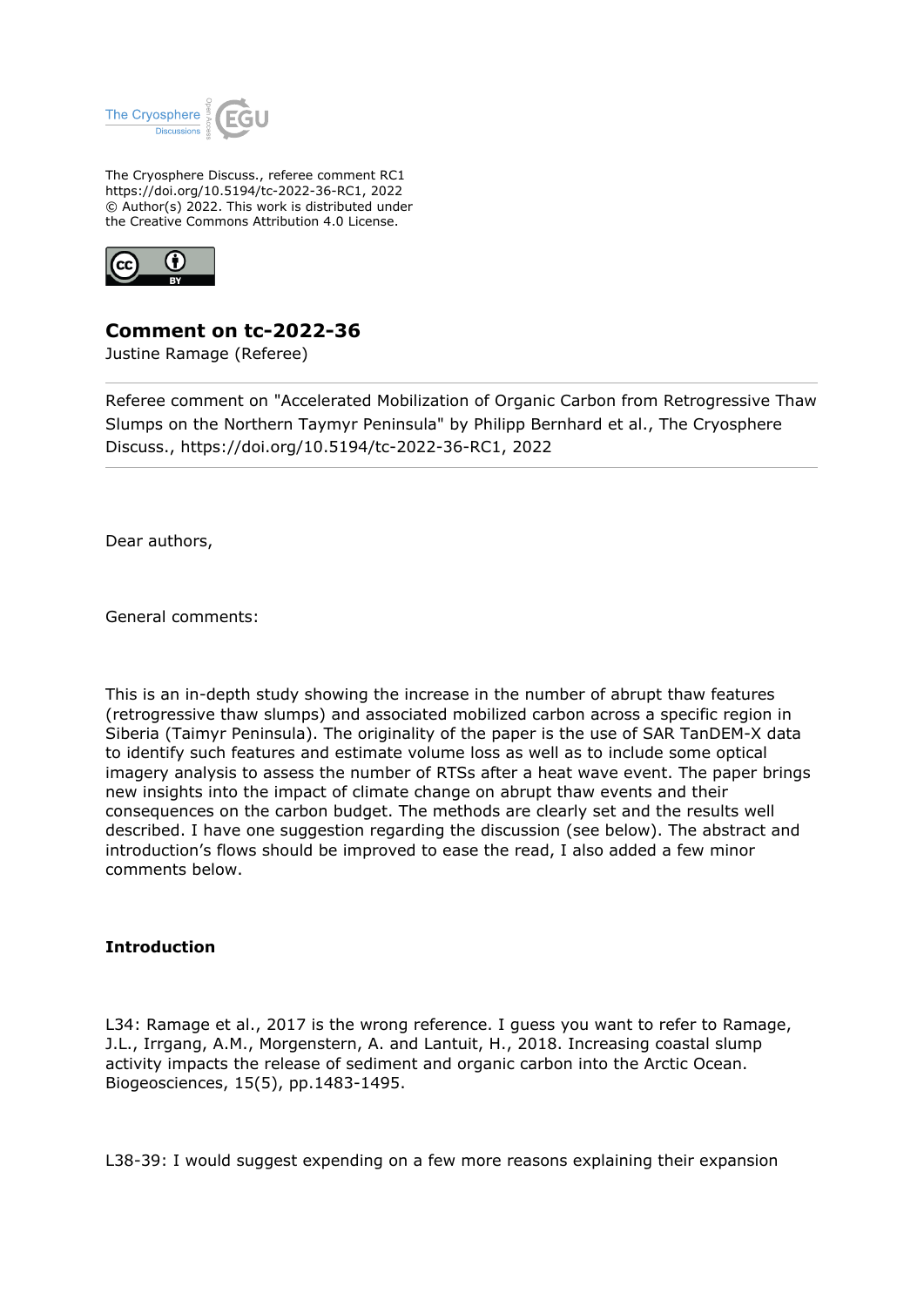L43-44: this sentence is unclear and needs to be rewritten

L47: please add reference: Ramage, J. L., Irrgang, A. M., Herzschuh, U., Morgenstern, A., Couture, N., and Lantuit, H. (2017), Terrain controls on the occurrence of coastal retrogressive thaw slumps along the Yukon Coast, Canada, J. Geophys. Res. Earth Surf., 122, 1619– 1634, doi:10.1002/2017JF004231.

L57: Do you mean "between Arctic regions"? Or did you forget to mention the region with which RTSs from the arctic region can be compared?

L62: please provide references to "a region that is known to be susceptible to thaw slumping".

L69: please repeat which periods are considered

L71-72: I find this terminology quite complex and I do not understand what you mean by "probability density function". I suggest you to simplify the methodology e.g "measure the change in RTSs areas and volumes"

L73: replace "an estimation" by "estimate"

L77: change "our study region" by "the study region"

## **Results**

Technical -- Figure 7. a) show the Area to volume scaling relation and obtained fitting parameter.

## **Discussion:**

Substantial organic carbon mobilization from RTSs: you mention that the landscape change is mostly driven by RTSs were re-initiating. The sediments that are remobilizing might have lower carbon content since part of it was already mobilized. How do you think that this re-initiation affects your estimates of carbon mobilization? I suggest adding a few